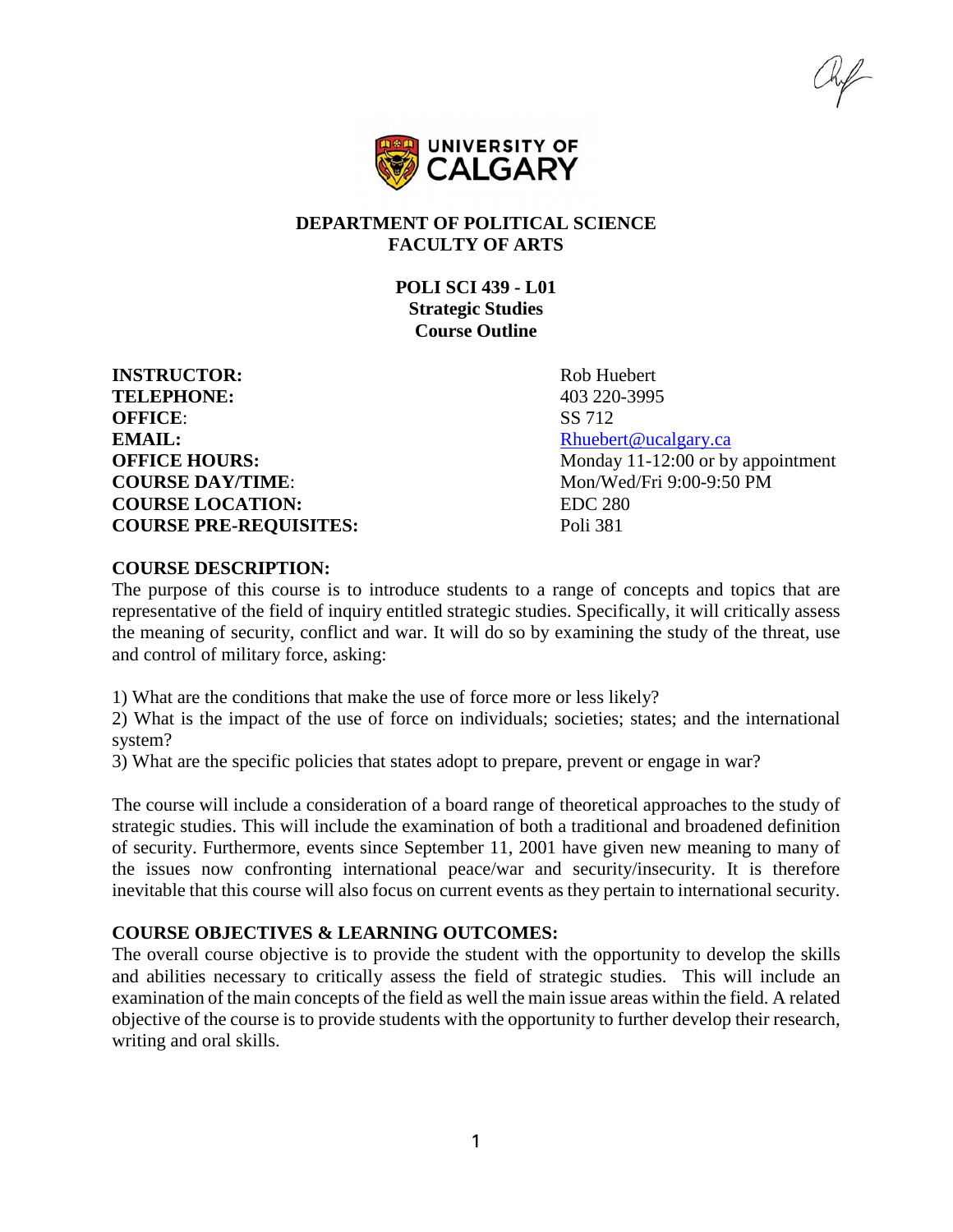### **REQUIRED TEXTBOOK:**

**Text** - John Baylis, James Wirth and Colin Gray, (eds*) Strategy in the Contemporary World: An Introduction to Strategic Studies* 6th edition. (Oxford: Oxford University Press, 2019).

**Journals** - The following list provides the names of some (but by no means all) of the principle journals in the field of Strategic Studies. Students should develop the habit of staying current in their debates.

*Canadian Military Journal, Foreign Affairs, Foreign Policy, International Affairs, International Journal, International Organization, International Security, International Studies Quarterly, Jane's, Journal of Conflict Resolution, Journal of Military and Strategic Studies, Journal of Peace Research, Strategic Review, Survival* and *World Politics*

#### **Newspapers and New Agencies** -

Al Jazeera http://english.aljazeera.net/HomePage BBC World Service www.bbc.co.uk/worldservice/index.htm Carnegie Endowment for International Peace www.ceip.org/ CNN www.cnn.com Dar Al Hayat www.english.daralhayat.com Department of Defense www.defenselink.mil/ Interfax News Agency www.interfax-news.com Itar-Tass News Agency www.itar-tass.com National Public Radio www.npr.org The American Enterprise Institute www.aei.org The Brookings Institution www.brookings.org *The Economist* www.economist.com *The Financial Times* www.ft.com *The Guardian* www.guardian.co.uk *The Moscow Times* www.moscowtimes.ru *The New York Times* www.nytimes.com *The Times of India* www.timesofindia.com The United Nations www.un.org The Washington Post www.washingtonpost.com The White House www.whitehouse.gov/ US Central Intelligence Agency www.cia.gov/index/html US Department of State www.state.gov

**Library Search Engines** - One of the most important electronic aids to research offered by the library can be found on their Research Databases. These pages lists numerous databases that include several that focus on international relations and strategic studies. Political Science [http://libguides.ucalgary.ca/sb.php?subject\_id=52647] Strategic Studies [http://libguides.ucalgary.ca/sb.php?subject\_id=52657]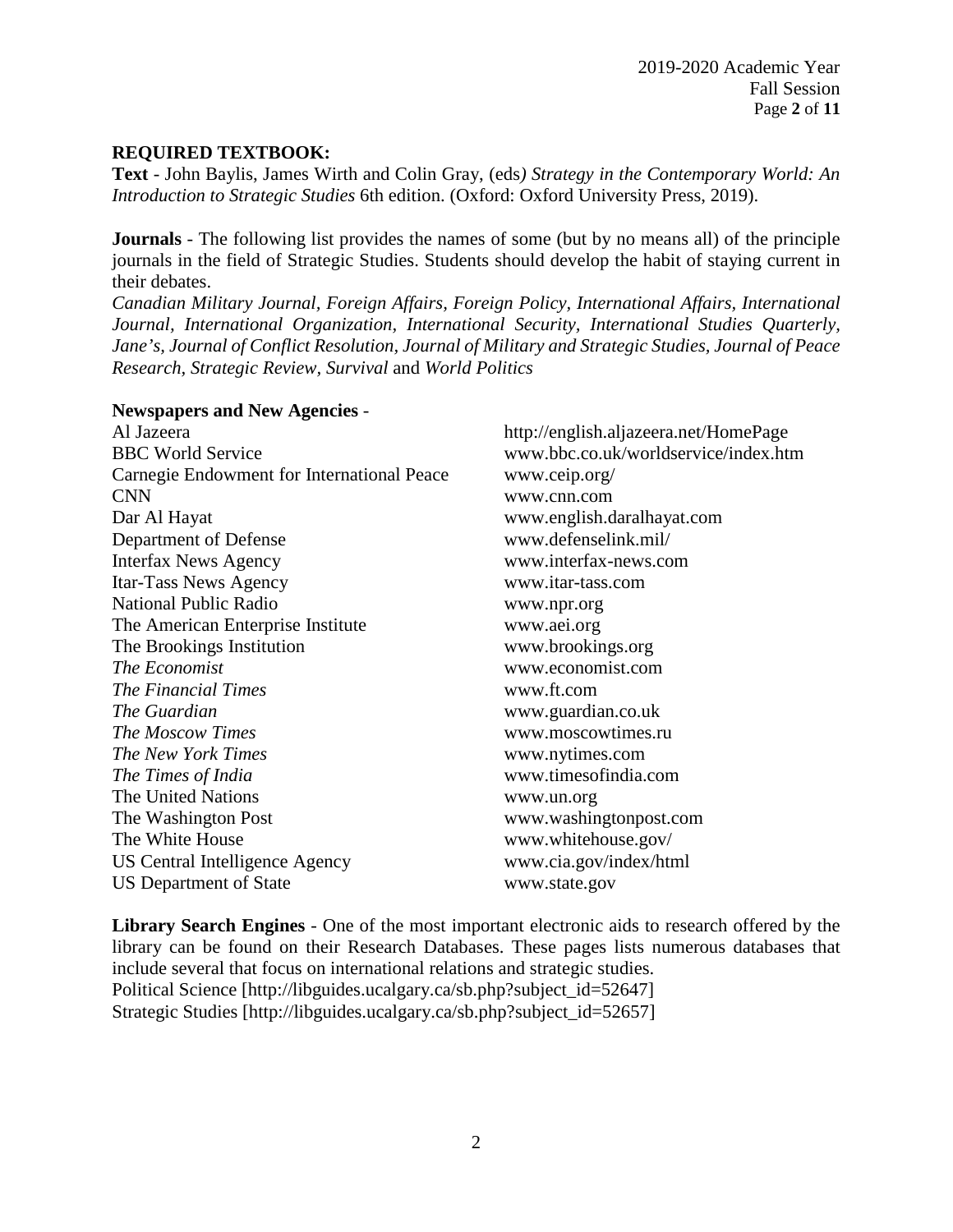| <b>ASSIGNMENT</b>        | <b>MARK</b> | <b>DUE DATES</b>    |
|--------------------------|-------------|---------------------|
| <b>Research Proposal</b> | 20%         | Oct 11              |
| <b>Research Paper</b>    | 40%         | Nov $22$            |
| Simulation               | 10%         | Nov 27, 29, Dec 2,4 |
| Final Exam               | 30%         | TBA                 |
| Total                    | $00\%$      |                     |

### **COURSE COMPONENT WEIGHTS AND DUE DATES:**

### **PAPER PROPOSAL**

**A paper proposal must be submitted in class on October 11 at the beginning of class.** The proposal (3-4 pages) must include a clear identification of the question to be addressed in the paper, the methodology to be utilized, and a preliminary list of sources. The overall evaluation will consider both the content and writing of the assignment. Proposals submitted late will be penalized .5 of a mark per day. (eg. if the assignment is late and it receives an 18/20 it will be marked down to 17.5/20. If it is late, a second day it will be given a 17/20 and so forth).

### **RESEARCH PAPER**

Students will be required to write one major research essay on a subject of their own choosing (suggestions will be provided) and is **due at the beginning of class on November 22 to be submitted in class**. This paper (15 pages) is to provide an analytical study of an aspect of strategic studies. Students will be given potential paper topics but are encouraged to develop their own ideas. The overall evaluation will consider both the content and writing of the assignment. Papers submitted late will be penalized 1 mark out of 40 per day. (e.g. if the assignment is one day late and it receives a 30/40 it will be marked down to 29/40. If it is two days late, it will be given a 28/40).

## **SIMULATION EXERCISE**

This will be held at the end of the term. This exercise will be designed to allow students to "make" their own security policy in regards to a specific international issue. Each student will be assigned as a decision-maker in a state and then must engage in either conflictive or cooperative behaviour. They are then required to represent that role using the knowledge acquired during the term. Students will be evaluated on their level of preparedness and participation in this exercise. It is scheduled for **November 27, 29 December 2, 4**. **Students missing the exercise will lose all marks for the day(s) missed.**

## **WRITING STATEMENT**

Written assignments are required in this course and the quality of writing skills, including but not limited to such elements as grammar, punctuation, sentence structure, clarity, citation, and organization, will be taken into account in the determination of grades. Students are encouraged to make use of the services offered through Writing Support Services in the Student Success Centre (3rd floor of the Taylor Family Digital Library) or at [http://www.ucalgary.ca/ssc/writing-support.](http://www.ucalgary.ca/ssc/writing-support)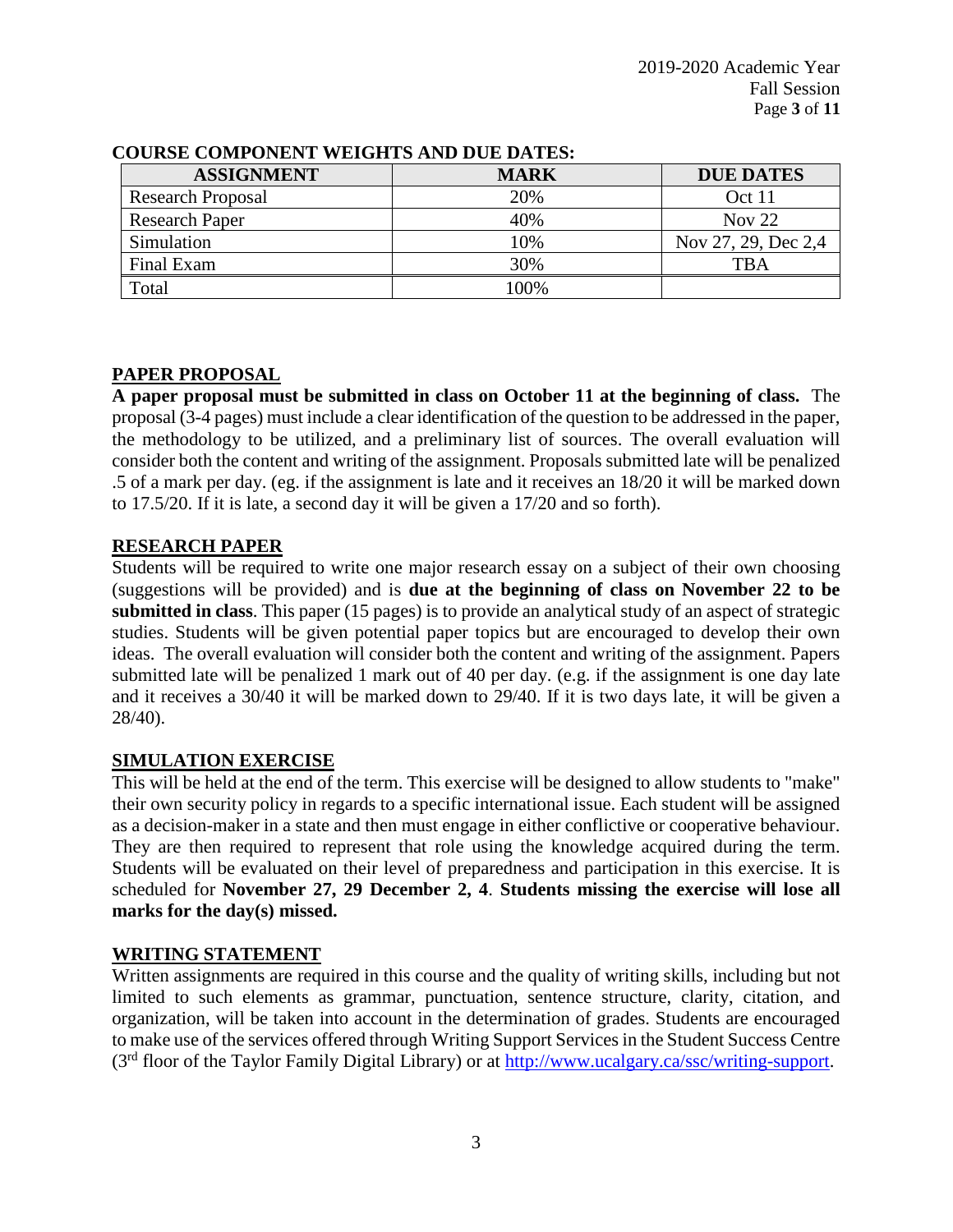# **CLASS PARTICIPATION**

There is no mark for class participation, but students will be expected to come to class prepared for discussion. This means staying up with the readings and current affairs as it may concern the subject of the course. Students must also be prepared to be called upon to offer their assessment of the issues being discussed*.* 

## **FINAL EXAMINATION**

The last assignment is the final exam. It will consist of 3 long-answer questions and will be a two hour exam. This is a closed book exam and aids except in the case of specific accommodation will not be allowed. The final exam is scheduled by the Office of the Registrar between December 9- 19, 2019.

# **GRADE SCALE**

| $A+= 90-100$ | $B+ = 75-78$ | $C+= 65-68$ | $D+ = 55-58$ |
|--------------|--------------|-------------|--------------|
| $A = 80-89$  | $B = 70-74$  | $C = 60-64$ | $D = 50-54$  |
| $A - 79$     | $B - = 69$   | $C = 59$    | $= 0.49$     |

**COURSE SCHEDULE & TOPICS**: The schedule is tentative and may change as the need arises.

| <b>DATE</b>          | <b>TOPIC</b>                                                 |  |
|----------------------|--------------------------------------------------------------|--|
| <b>Sept 6-11</b>     | <b>Introduction</b>                                          |  |
| <b>Sept 13-25</b>    | <b>Understanding the Nature of the Field</b>                 |  |
| <b>Sept 27-Oct 4</b> | <b>Understanding Security, Conflict And War</b>              |  |
| Oct 7-Nov 4          | <b>Understanding the Use of Force – State Actors</b>         |  |
| <b>Nov 6-8</b>       | <b>Understanding the Use of Force - Non State Actors</b>     |  |
| <b>Nov 11-15</b>     | <b>Mid-term Break</b>                                        |  |
| <b>Nov 18-25</b>     | Understanding the Use of Force – Non State Actors (continue) |  |
| Nov 27, 29 Dec 2, 4  | <b>Simulation</b>                                            |  |
| Dec 6                | <b>Exam Review</b>                                           |  |
|                      |                                                              |  |

#### **COURSE OUTLINE AND READINGS — additional readings may be assigned.**

It should be noted that guest speakers sometime become available at short notice. Also international events such as the outbreak of conflict will also require attention in class. This means for some years not all elements of the outline have been covered. If this happens, students will not be responsible on the final exam for the material not covered in class. There are also times in which the instructor may be absent due to research requirements. In such instances the lecture will be pre-taped and played for viewing.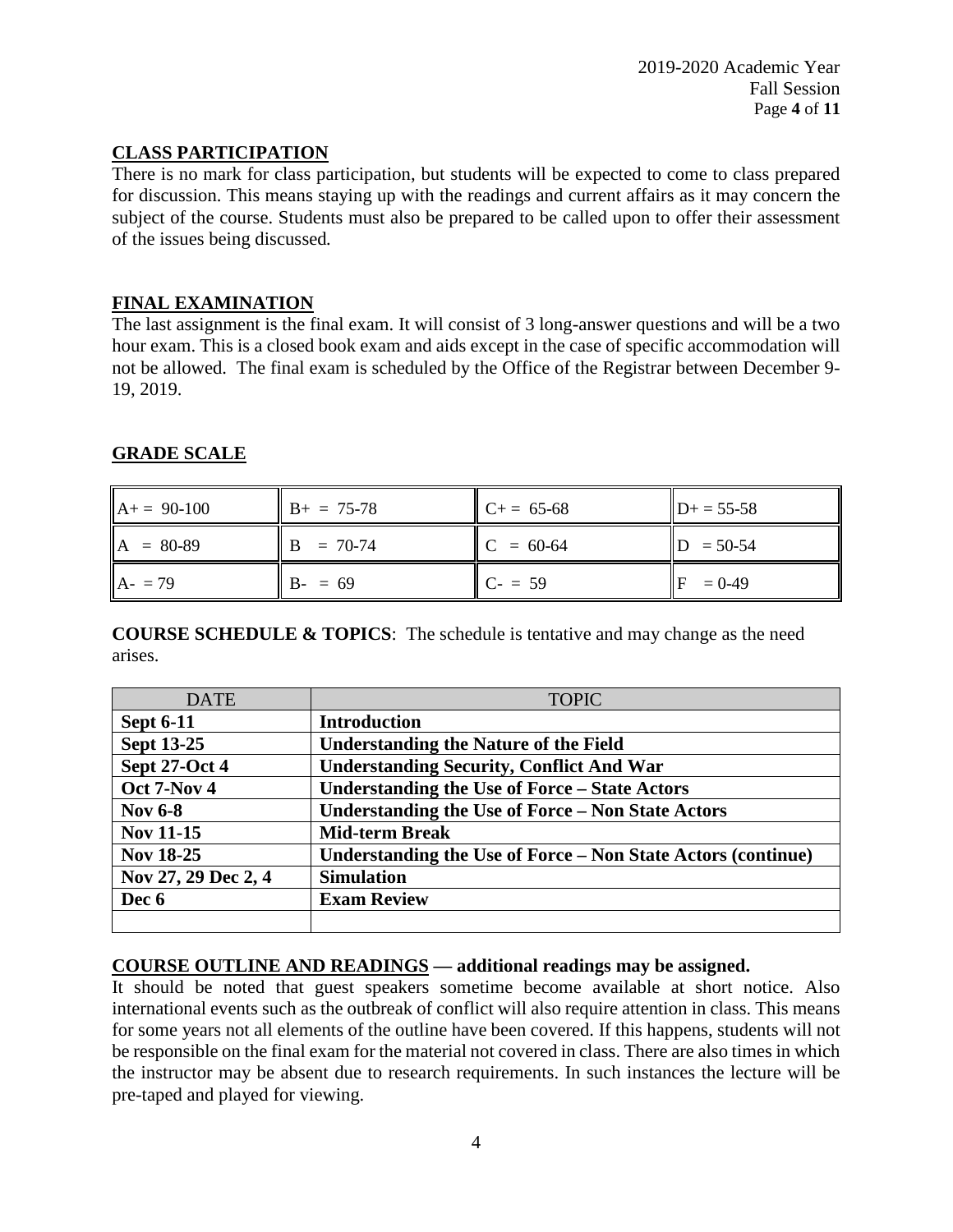1. **INTRODUCTION**: These lectures will outline the major elements of the course. Included will be a discussion of the modes of evaluations and other house keeping requirements. Following this, a general overview of some of the main elements of strategic studies will be presented.

## **Core Issue**: **How can we** *critically think* **about strategic studies?**

- i) Overview and objectives of the course;
- ii) Understanding strategic studies as a social science;
- iii) Engaging in research in strategic studies.

2. **UNDERSTANDING THE NATURE OF FIELD** — The main focus of this lecture will be to provide the student with an overview of the nature of the field. Until the end of the Cold War there had been considerable agreement as to what constitutes the field of "strategic studies". However, since then, this agreement has been challenged first by the collapse of the bi-polar system and then by the events following the attacks of September 11, 2001 and the aftermath. Thus, our main focus will be on understanding the traditional meaning of strategic studies followed by an examination of the new approaches to the field.

### **Core Issue: What are the strengths and weaknesses of the foundations of the study of Strategic Studies?**

- i) Development of the Field of Study why is this important?
- ii) Nature of the Field why should we care?

#### *Text Readings:*

John Baylis and James Wirtz, "Introduction"; Beatrice Heuser, "The History of the Practise of Strategy from Antiquity to Napoleon,"; Thomas Mahnken, "Strategic Theory;"; James Wirtz, "A New Agenda for Security and Strategy,"; Columba Peoples, "Strategic Studies and it Critics,"; Colin Gray and Jeannie Johnson, "The Practise of Strategy,"; and Lawrence Freedman "Does Strategic Studies have a Future?" in Baylis *et al*, *Strategy.*

#### *Reserve Readings:*

Stephen Walt, "The Renaissance of Security Studies" *International Studies Quarterly* 35 (1991):211-239, [http://www.jstor.org/stable/2600471].

## 3. **UNDERSTANDING SECURITY, CONFLICT AND WAR IN THE POST-COLD WAR**

**WORLD** — The main challenge to the field of strategic studies has come in our understanding of the key concepts of security, conflict and war. When we talk of security, whose security are we talking of? What is the nature of this security? And how can it best be attained? How do we understand what is conflict and war? Has the end of the Cold War changed the nature of conflict and war? A key objective of this section will be to undertake a critical evaluation and comparison of the different theoretical approaches to the understanding of these concepts

## **Core Issue: How do we understand Security, Conflict and War?**

- i) Theoretical Debates;
- ii) Types of Security Traditional; Human; Environmental;
- iii) War and Conflict.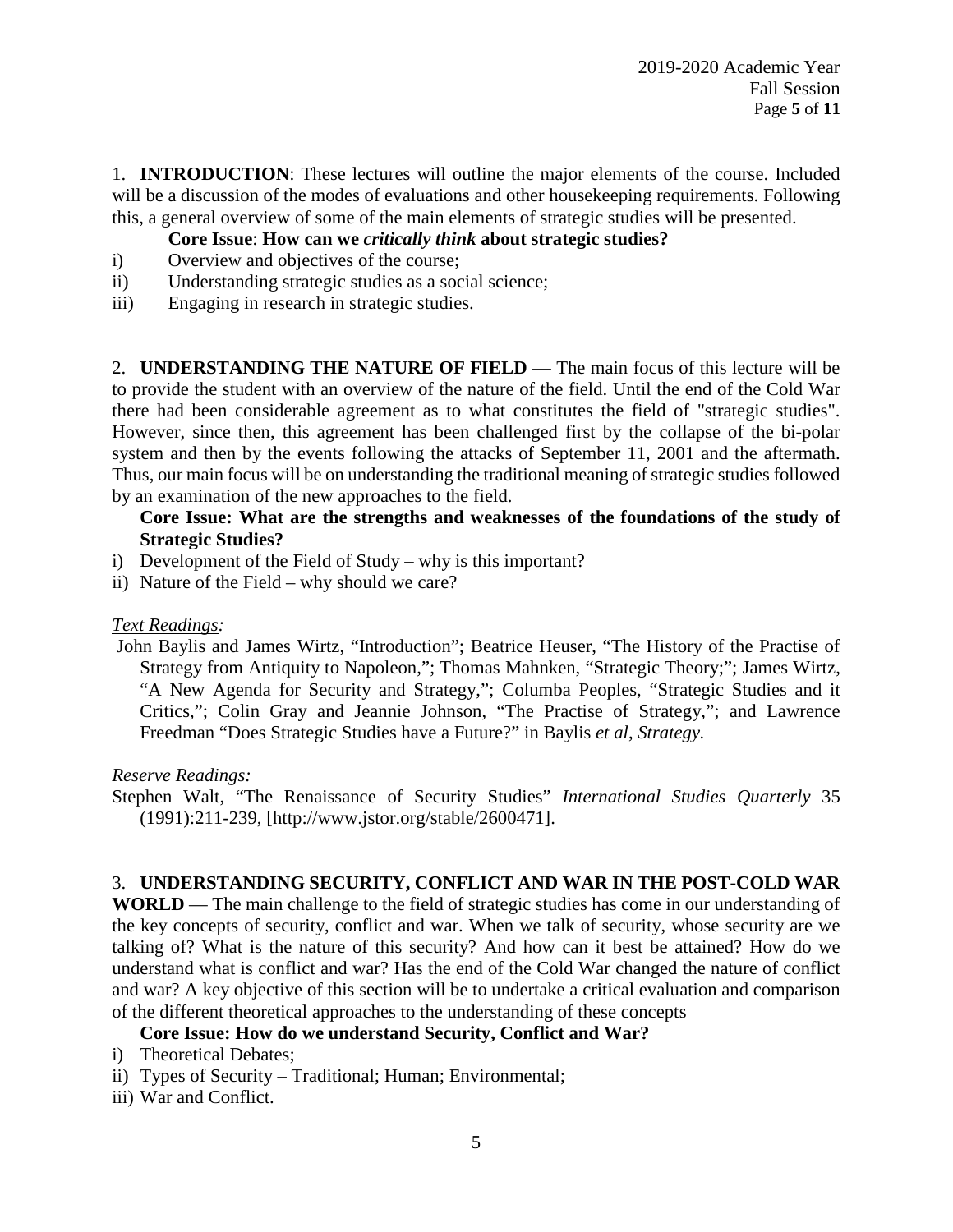### *Text Readings:*

John Garnett, "The Causes of War and the Conditions of Peace,"; Michael Sheehan, "The Evolution of Modern Warfare,"; Amitav Acharya and Jiajie He, "Strategic Studies: The West and Rest," in Baylis *et al*, *Strategy*.

### *Reserve Readings:*

Pettersson, Therése, and Peter Wallensteen. "Armed Conflicts, 1946–2014." *Journal of Peace Research* 52, no. 4 (2015): 536-50. [http://www.jstor.org/stable/24557437].

*D2L*

David Mutimer: Critical Studies: A Schismatic History,"; Caroline Kennedy-Pipe, "Gender and Security,"; Randolph Persaud, "Human Security,"; Jon Barnett and Geoff Dabelko, "Environmental Security," in Alan Collins (ed.). Contemporary Security Studies (Oxford: Oxford University Press, 2019).

4. **UNDERSTANDING THE USE OF FORCE – STATE ACTORS:** The employment or threat of employment of deadly force is the ultimate action of a state. Throughout the Cold War, the *threat* of the use of nuclear weapons was the core security policy of the superpowers and their allies. Studied as deterrence theory, the main question was how to avoid a nuclear war in a bipolar world of opposing systems. The end of the Cold War has reduced the threat of nuclear war. However, the nuclear programmes of countries such as North Korea, India and Pakistan show that many states still see utility in nuclear weapons. It has also become clear that the use of non-nuclear military force has not diminished. Some would argue has actually increased. One the core issues that is now facing western states is the use of force to intervene. Some of these interventions are made on the grounds of humanitarian motives while other actions have been based on the concept of pre-emption. How can we understand these actions? In addition, many of the most powerful states in the system – US, UK, Russia still use war as means to achieve policy objectives. How is modern war to be understood?

#### **Core Issue: How can we understand the use (actual/potential) of force by states?**

- i) The use of Force;
- ii) Deterrence Theory;
- iii) The role of Nuclear Weapons in international security/insecurity;
- iv) Military Intervention;
- v) Modern War Iraq, Afghanistan, Georgia, Ukraine;
- vi) Hybrid War.

## *Text Readings:*

Eliot Cohen, "Technology and Warfare,"; Roger George, "Intelligence and Strategy, Colin Gray, "Strategy and Defence Planning,"; C. Dale Walton, "The Second Nuclear Age: Nuclear Weapons in the 21<sup>st</sup> Century,"; John Baylis, "The Control of Weapons of Mass Destruction,"; John Ferris, "Conventional Power and Contemporary Warfare,"; Daniel Moran, "Geography and Stategy," Sheena Chestnut Greitens, "Humanitarian Intervention and Peace Operations,"; John Sheldon, "The Rise of Cyberpower,"; Stefanie Ortmann and Nick Whittaker, "Geopolitics and Grand Strategy," all in Baylis *et al*, *Strategy.*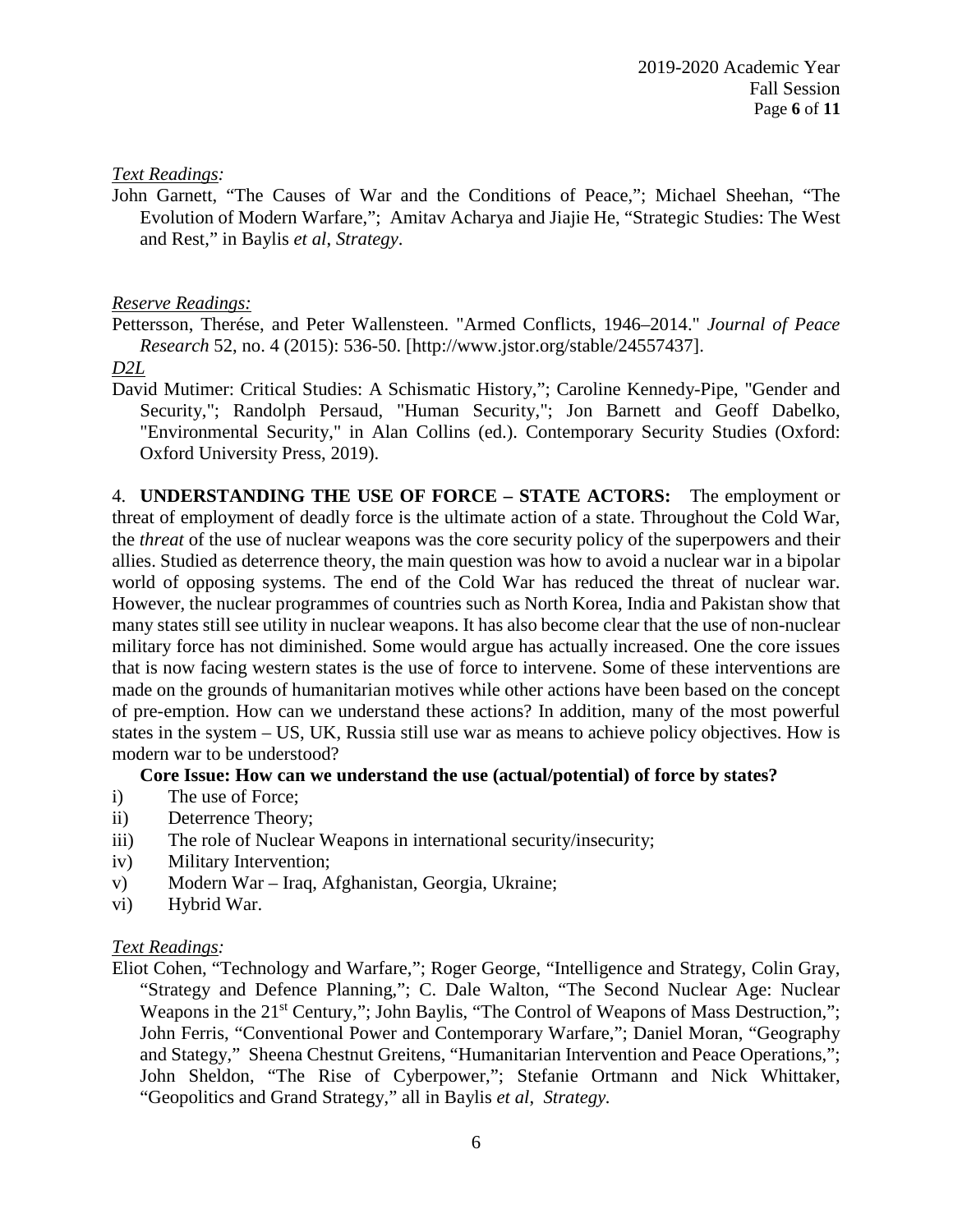5. **UNDERSTANDING THE USE OF FORCE – NON-STATE ACTORS: INTERNATIONAL TERRORISM:** One of the leading issues of concern in the current international system is international terrorism and the response to it. This section will examine the nature of international terrorism and terrorists. What causes terrorism? How dangerous is it? What has been the response to it?

### **Core Issue: What is the threat(s) posed by international terrorism?**

*Text Readings:*

James Kiras, "Irregular Warfare: Terrorism and Insurgency," in Baylis *et al*, *Strategy*.

6. **SIMULATION:** Our last classes will be based on a simulation exercise in which students will have the opportunity to apply some of the knowledge that they have gained throughout the course. It is designed to familiarize students with the difficulties involved in the protection of their security in the international system.

### **INSTRUCTOR GUIDELINES**

Students requiring assistance are encouraged to speak to the instructor during class or their office hours. Should you wish to meet outside of office hours, please telephone or email to make an appointment. It is to the student's advantage to keep such appointments.

Email is a common form of communication but it is not always the most effective way of answering student questions. If you cannot make office hours, please request a one on one meeting outside of these hours.

Students are welcome to use laptops and other electronic note-taking devices in this course. Please be considerate of others and switch off all cell-phones when you enter the classroom. Sending/receiving texts and browsing the Web is extremely disruptive to others and will not be tolerated.

#### **CLASS PREPARATION & DESIRE2LEARN (d2l)**

Lectures focus on the material presented in the textbook and general discussion relating to the topic(s) outlined in the lecture schedule. Students are expected to read the assigned text chapters and readings before class, and be prepared for class discussion. Important information and additional readings are posted on Desire2Learn (d2l). Students should regularly check the Announcements section of Desire2Learn (d2l) for ongoing notices. It is the responsibility of the student to understand all concepts presented in the textbook and lectures. If you need clarification, please take the initiative to ask the instructor during class.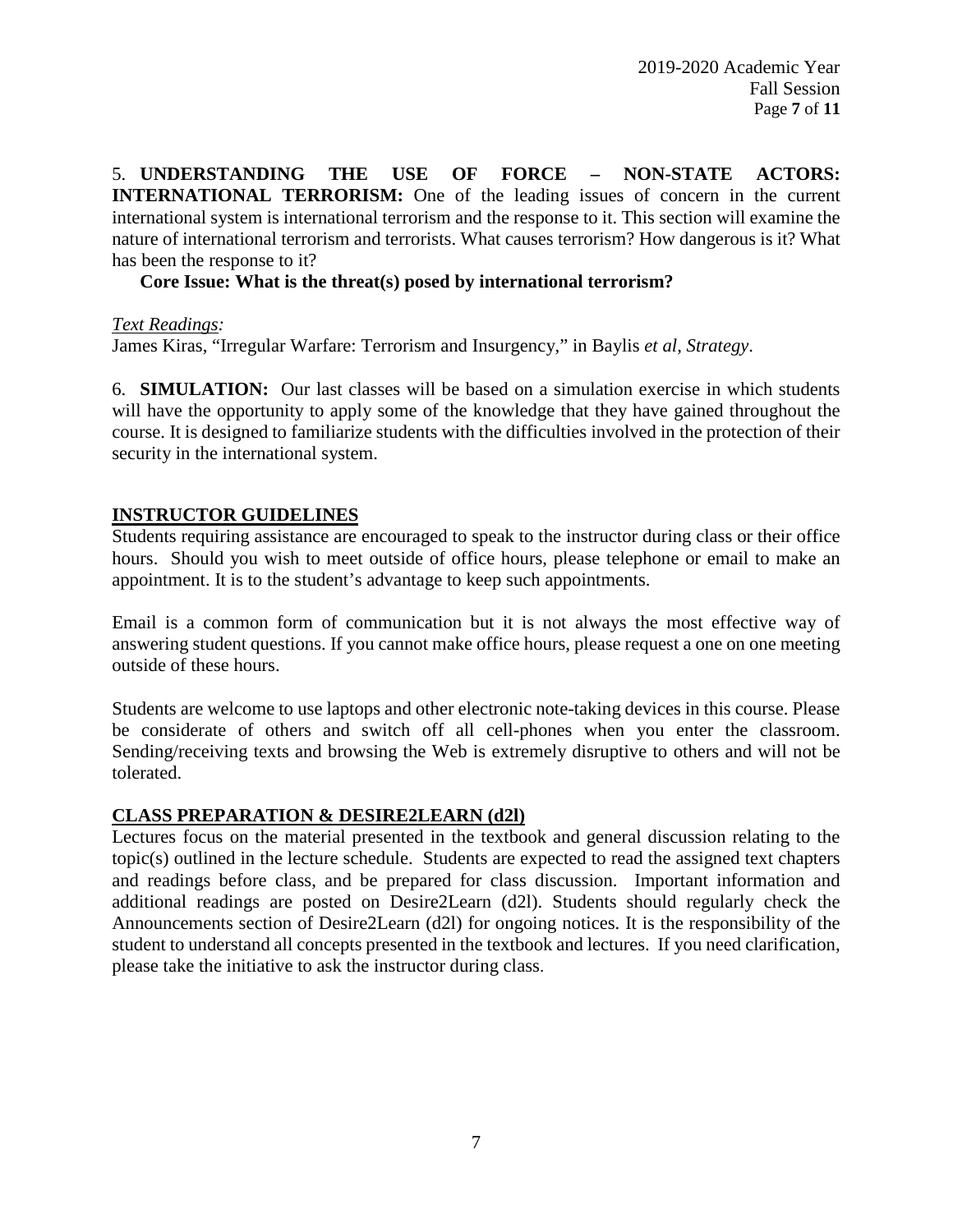## **IMPORTANT POLICIES AND INFORMATION**

#### Supporting Documentation and the Use of a Statutory Declaration

As stated in the University Calendar:

Students may be asked to provide supporting documentation for an exemption/special request. This may include, but is not limited to, a prolonged absence from a course where participation is required, a missed course assessment, a deferred examination, or an appeal. Students are encouraged to submit documentation that will support their situation. Supporting documentation may be dependent on the reason noted in their personal statement/explanation provided to explain their situation. This could be medical certificate/documentation, references, police reports, invitation letter, third party letter of support or a statutory declaration etc. The decision to provide supporting documentation that best suits the situation is at the discretion of the student. Students cannot be required to provide specific supporting documentation, such as a medical note.

Students can make a Statutory Declaration as their supporting documentation (available at ucalgary.ca/registrar). This requires students to make a declaration in the presence of a Commissioner for Oaths. It demonstrates the importance of honest and accurate information provided and is a legally binding declaration. Several registered Commissioners for Oaths are available to students at no charge, on campus. For a list of locations to access a Commissioners for Oaths, visit [ucalgary.ca/registrar\)](http://www.ucalgary.ca/registrar).

Falsification of any supporting documentation will be taken very seriously and may result in disciplinary action through the Academic Discipline regulations or the Student Non-Academic Misconduct policy. This statement is accessible at: <https://www.ucalgary.ca/pubs/calendar/current/m-1.html>

*Please note that while the form of supporting documentation provided is at the discretion of the student, the instructor has the discretion not to accept the supporting documentation if it does not corroborate the reason(s) given for the exemption/special request.*

#### Absence From a Mid-term Examination:

Students who are absent from a scheduled term test or quiz for legitimate reasons are responsible for contacting the instructor via email within 48 hours of the missed test to discuss alternative arrangements. A copy of this email may be requested as proof of the attempt to contact the instructor. Any student who fails to do so forfeits the right to a makeup test.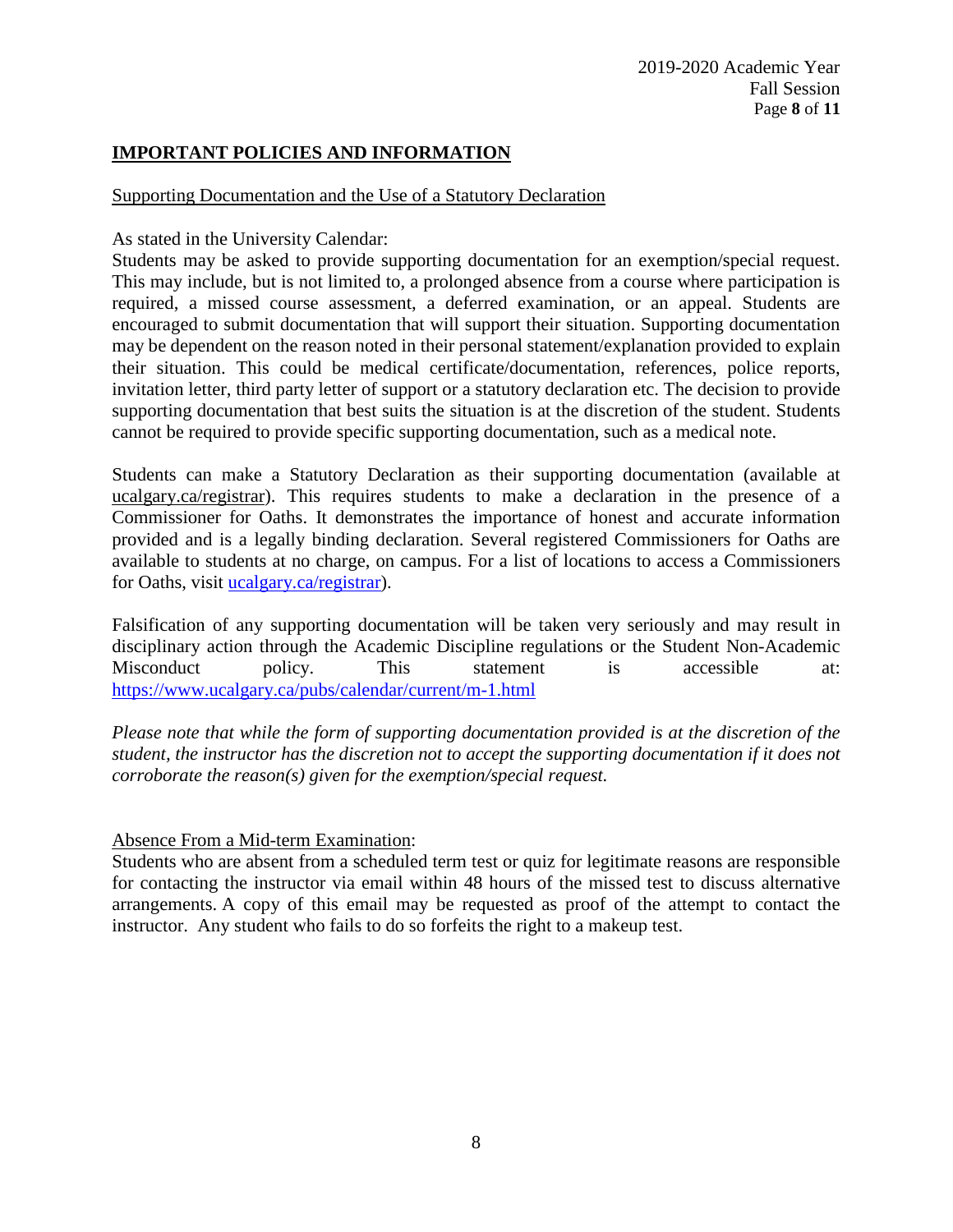### Deferral of a Final Examination:

Deferral of a final examination can be granted for reasons of illness, domestic affliction, and unforeseen circumstances, as well as to those with three (3) final exams scheduled within a 24 hour period. Deferred final exams will not be granted to those who sit the exam, who have made travel arrangements that conflict with their exam, or who have misread the examination timetable. The decision to allow a deferred final exam rests not with the instructor but with Enrolment Services. Instructors should, however, be notified if you will be absent during the examination. The Application for Deferred Final Exam, deadlines, requirements and submission instructions can be found on the Enrolment Services website at [https://www.ucalgary.ca/registrar/exams/deferred-exams.](https://www.ucalgary.ca/registrar/exams/deferred-exams)

## Appeals:

If a student has a concern about the course or a grade they have been assigned, they must first discuss their concerns with the instructor. If this does not resolve the matter, the student then proceed with an academic appeal. The first step in an academic appeal is to set up a meeting with the Department Head. Appeals must be requested within 15 days of receipt of the graded assignment.

### Student Accommodations:

Students seeking an accommodation based on disability or medical concerns should contact Student Accessibility Services; SAS will process the request and issue letters of accommodation to instructors. For additional information on support services and accommodations for students with disabilities, visit [www.ucalgary.ca/access/.](http://www.ucalgary.ca/access/)

Students who require an accommodation in relation to their coursework based on a protected ground other than disability should communicate this need in writing to their Instructor.

The full policy on Student Accommodations is available at [http://www.ucalgary.ca/policies/files/policies/student-accommodation-policy.pdf.](http://www.ucalgary.ca/policies/files/policies/student-accommodation-policy.pdf)

#### University Regulations:

Students are responsible for familiarizing themselves with the University policies found in the Academic Regulations sections of the Calendar at [www.ucalgary.ca/pubs/calendar/current/academic-regs.html.](http://www.ucalgary.ca/pubs/calendar/current/academic-regs.html)

## Plagiarism And Other Forms Of Academic Misconduct:

Academic misconduct in any form (e.g. cheating, plagiarism) is a serious academic offence that can lead to disciplinary probation, suspension or expulsion from the University. Students are expected to be familiar with the standards surrounding academic honesty; these can be found in the University of Calgary calendar at [http://www.ucalgary.ca/pubs/calendar/current/k.html.](http://www.ucalgary.ca/pubs/calendar/current/k.html) Such offences will be taken seriously and reported immediately, as required by Faculty of Arts policy.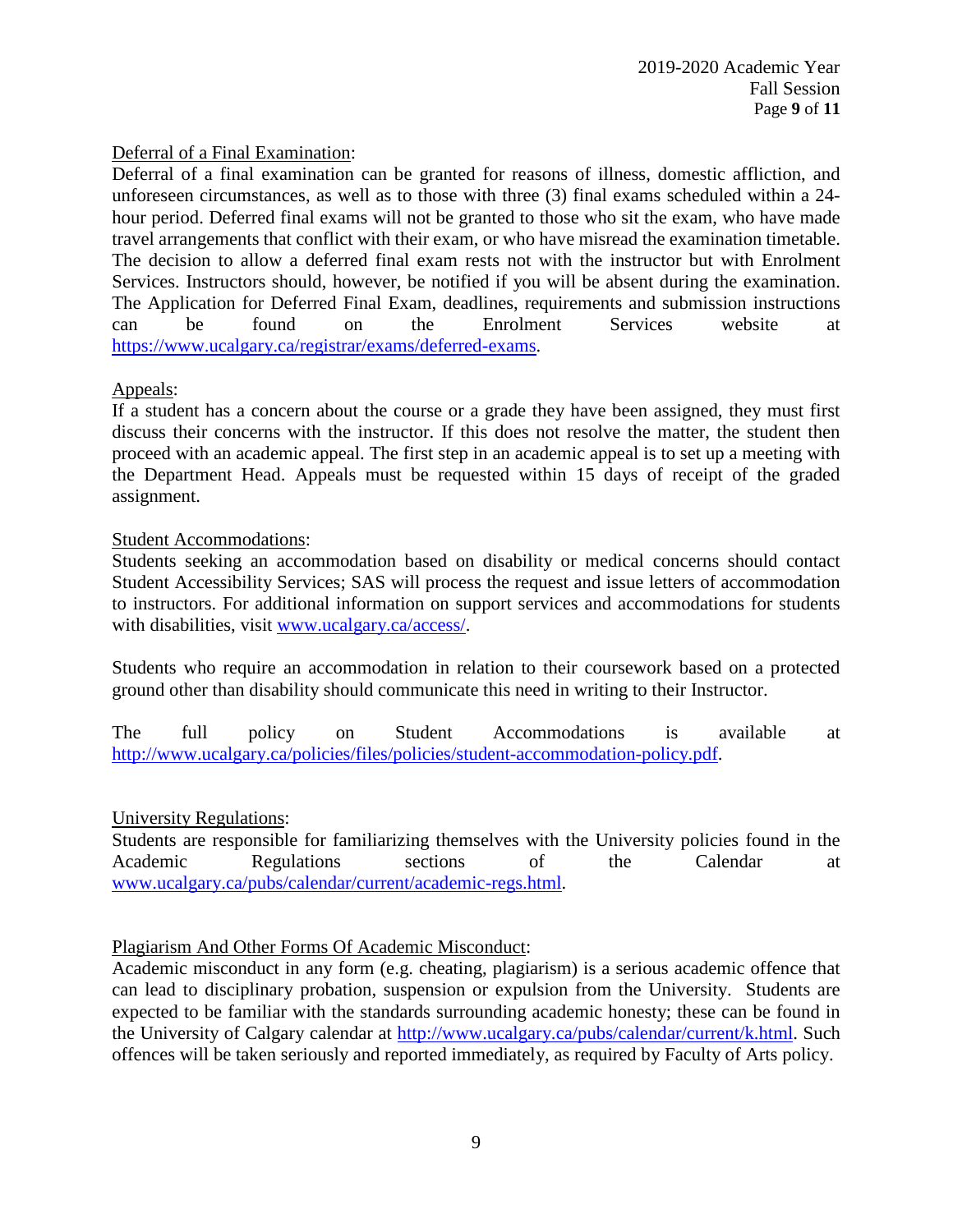### Copyright Legislation:

As stated in the University of Calgary Calendar, Academic Regulations, "students are required to read the University of Calgary policy on Acceptable Use of Material Protected by Copyright and requirements of the copyright act to ensure they are aware of the consequences of unauthorised sharing of course materials (including instructor notes, electronic versions of textbooks etc.). Students who use material protected by copyright in violation of this policy may be disciplined under the Non-Academic Misconduct Policy."

[https://www.ucalgary.ca/policies/files/policies/acceptable-use-of-material-protected-by](https://www.ucalgary.ca/policies/files/policies/acceptable-use-of-material-protected-by-copyright.pdf)[copyright.pdf](https://www.ucalgary.ca/policies/files/policies/acceptable-use-of-material-protected-by-copyright.pdf) and<https://laws-lois.justice.gc.ca/eng/acts/C-42/index.html>

### Freedom of Information and Protection of Privacy (FOIP):

FOIP legislation requires that instructors maintain the confidentiality of student information. In practice, this means that student assignment and tests cannot be left for collection in any public place without the consent of the student. It also means that grades cannot be distributed via email. Final exams are kept by instructors but can be viewed by contacting them or the main office in the Department of Political Science. Any uncollected assignments and tests meant to be returned will be destroyed after six months from the end of term; final examinations are destroyed after one year.

#### Evacuation Assembly Points:

In the event of an emergency evacuation from class, students are required to gather in designated assembly points. Please check the list found at [www.ucalgary.ca/emergencyplan/assemblypoints](http://www.ucalgary.ca/emergencyplan/assemblypoints) and note the assembly point nearest to your classroom.

### Faculty of Arts Program Advising and Student Information Resources:

For program planning and advice, visit the Arts Students' Centre in Social Sciences 102, call 403- 220-3580 or email [artsads@ucalgary.ca.](mailto:artsads@ucalgary.ca) You can also visit [arts.ucalgary.ca/advising](http://arts.ucalgary.ca/advising) for program assistance.

For registration (add/drop/swap), paying fees and assistance with your Student Centre, contact Enrolment Services at (403) 210-ROCK [7625] or visit their office in the MacKimmie Library Block.

#### **Important Contact Information:**

Campus Security and Safewalk (24 hours a day/7 days a week/365 days a year) Phone: 403-220-5333

Faculty of Arts Undergraduate Students' Union Representatives Phone: 403-220-6551

Email: [arts1@su.ucalgary.ca,](mailto:arts1@su.ucalgary.ca) [arts2@su.ucalgary.ca,](mailto:arts2@su.ucalgary.ca) [arts3@su.ucalgary.ca,](mailto:arts3@su.ucalgary.ca) [arts4@su.ucalgary.ca](mailto:arts4@su.ucalgary.ca) Students' Union URL: [www.su.ucalgary.ca](http://www.su.ucalgary.ca/)